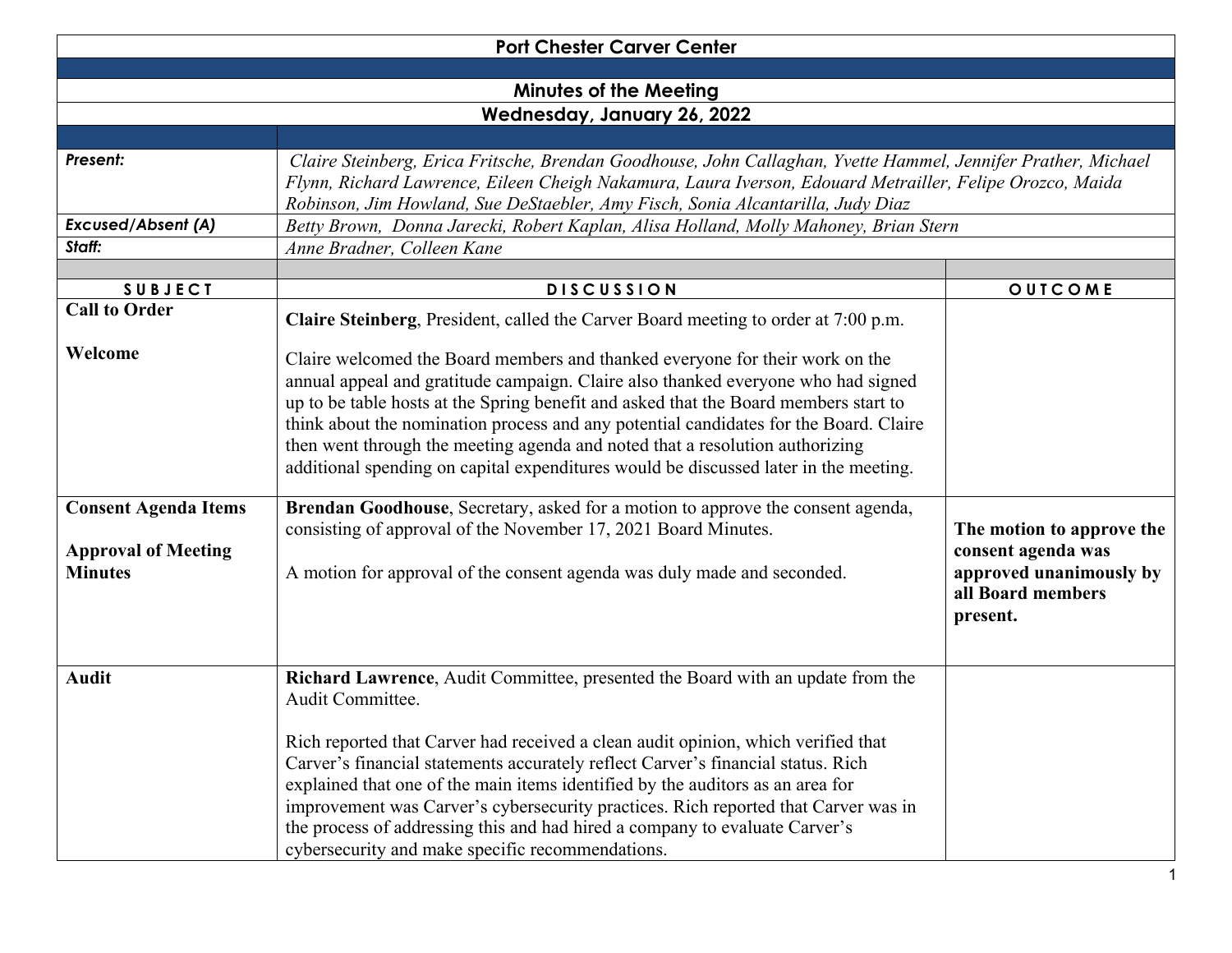|                           | Rich further reported that the other issues raised by the auditors were minor in nature,<br>pertaining to improved record-keeping practices, which Carver would seek to address.                                                                                                                                                                                                                                                                        |  |
|---------------------------|---------------------------------------------------------------------------------------------------------------------------------------------------------------------------------------------------------------------------------------------------------------------------------------------------------------------------------------------------------------------------------------------------------------------------------------------------------|--|
| <b>Finance Update</b>     | Eileen Cheigh Nakamura, Treasurer, provided the Board with a finance update.                                                                                                                                                                                                                                                                                                                                                                            |  |
|                           | Eileen explained that Carver is in good financial shape through the first 6 months of<br>FY 2022 and has a strong balance sheet. Specifically, Carver is \$650,000 ahead of<br>budget on income, which is largely attributable to the Wachenheim family gift and<br>government grants for food service. Eileen further reported that expenses were<br>generally in line with budget with foot service and maintenance line items a bit above<br>budget. |  |
|                           | Eileen reported that Carver's second PPP loan had been forgiven and that it plans to<br>open a line of credit to give more flexibility to cover capital expenditures and other<br>costs. Eileen explained that the finance committee is evaluating ways to pay for capital<br>expenditures, including using available cash, drawing from the LOC, and targeted<br>fundraising.                                                                          |  |
|                           | As to capital project fundraising, Colleen Kane reported that Carver had recently<br>received a \$100,000 gift for boiler replacement costs, which was not yet appearing on<br>the balance sheet.                                                                                                                                                                                                                                                       |  |
| <b>Programming Update</b> | Sue DeStabler, Programming Committee, provided an update.                                                                                                                                                                                                                                                                                                                                                                                               |  |
|                           | Sue reported that the programing committee had recently met with Jim Reddoch, who<br>runs the Soundwaves program (music instruction grades 5-12). That program started<br>with a single student in February 2020 and had grown to 60 students and is seeking to<br>expand with more time slots at Carver.                                                                                                                                               |  |
|                           | Sue further reported that two families had contacted Carver regarding donating funds<br>for a teen scholarship program. The pledged donations are (i) \$10,000 per year for five<br>years, and (ii) \$7,000 for this year (\$5,000 to be allocated to tuition and \$2,000 to<br>expenses). Sue explained that the committee is evaluating how to build a sustainable<br>scholarship program and will be putting the application online soon.            |  |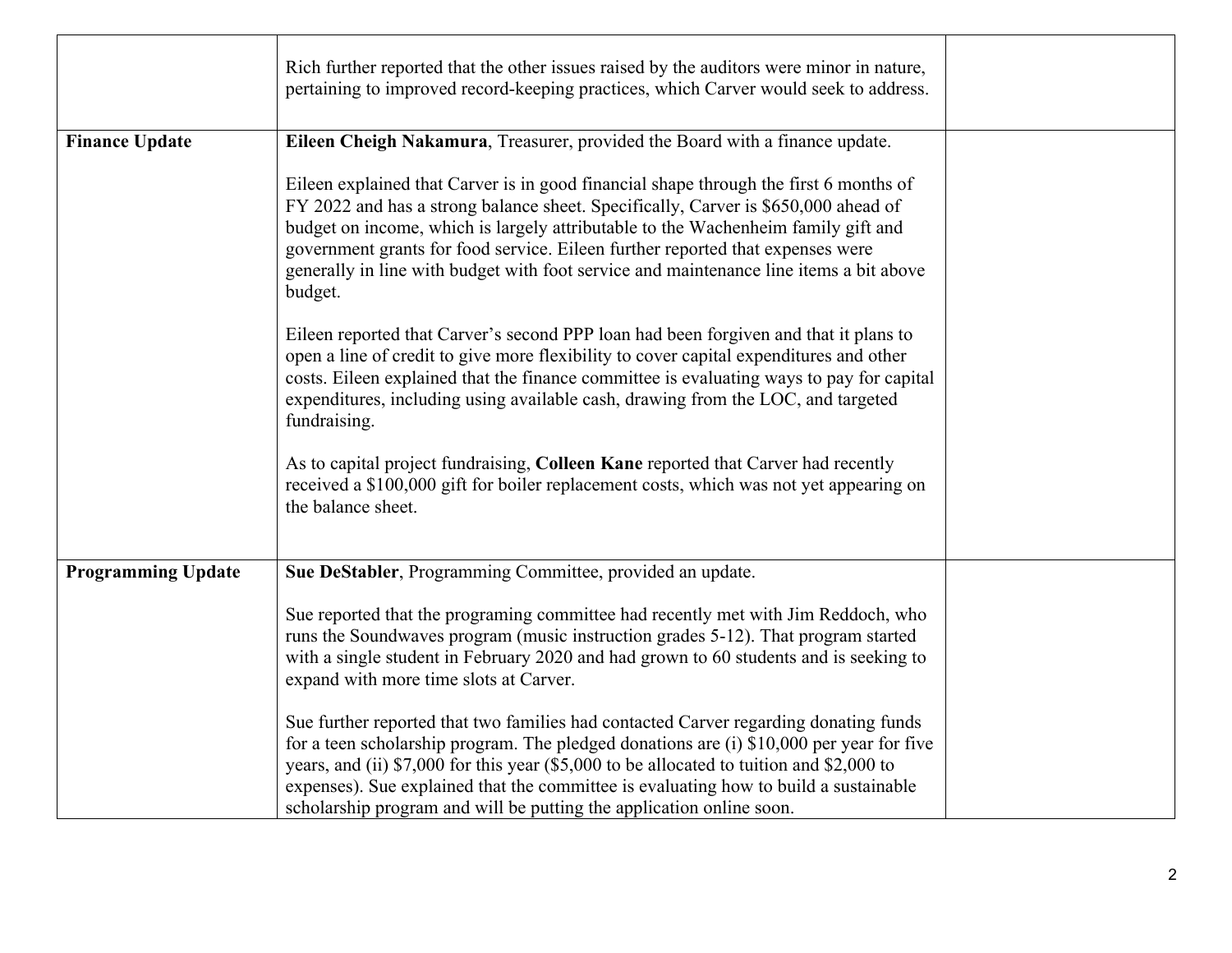| <b>Advancement Update</b> | Colleen Kane and Yvette Hammel, Chair of Benefit Committee, gave an update.                                                                                                                                                                                                                                                                                                                                                                                                                                                                                                                               |  |
|---------------------------|-----------------------------------------------------------------------------------------------------------------------------------------------------------------------------------------------------------------------------------------------------------------------------------------------------------------------------------------------------------------------------------------------------------------------------------------------------------------------------------------------------------------------------------------------------------------------------------------------------------|--|
|                           | Colleen reported that Carver had already exceeded its unrestricted contributions goal<br>for the year and that even stripping out the Wachenheim gift, this year's fundraising<br>compares favorably with the past several years.                                                                                                                                                                                                                                                                                                                                                                         |  |
|                           | Colleen reported that Carver is looking to restructure its fundraising department. She<br>explained that Carver had ended its relationship with LAPA Fundraising since<br>Carver's goals—particularly due to less afterschool focus in programming—are not<br>the same as when it retained LAPA. At the same time, Carver is looking to hire a grant<br>writer and evaluating options for capital expenditure fundraising.                                                                                                                                                                                |  |
|                           | Colleen reported that Carver had been awarded the community block grants it applied<br>for, totaling \$600,000 over 4 years. However, because of conditions associated with<br>these grants (pay for no more than 50% of any individual project and required use of<br>prevailing wages), Carver was evaluating what project to use them on. Colleen<br>explained that because the funds will not be available until May, using them on the<br>boiler project is not an option. However, she explained, Carver is evaluating whether it<br>should use them on the fire sprinkler or parking lot projects. |  |
|                           | Yvette Hammel reported on the status of the Spring Benefit.                                                                                                                                                                                                                                                                                                                                                                                                                                                                                                                                               |  |
|                           | Yvette reported that Carver had retained HRG as the event planner and that HRG was<br>assisting with logistics and organization. Yvette advised that Carver has entered into a<br>contract with the Hyatt Greenwich and had selected a photographer and auctioneer.<br>Invitations are expected to go out in mid-March and Children's Hope Chest will be a<br>second honoree at the benefit.                                                                                                                                                                                                              |  |
|                           | Yvette said that the Benefit Committee had planned to hold a kick-off event in<br>February, but because of the Omicron surge that was on hold and would be<br>reevaluated.                                                                                                                                                                                                                                                                                                                                                                                                                                |  |
| <b>CEO</b> Report         | Anne Bradner provided the Board with an update.                                                                                                                                                                                                                                                                                                                                                                                                                                                                                                                                                           |  |
|                           | Anne began by addressing the status of Carver's facilities repairs. She reported that<br>Carver had saved \$37,000 by Head Start covering the costs for roof top HVAC units<br>and that Carver expected to have a new unit up and running by the end of the week.<br>Anne explained that Carver was using the funds saved on the rooftop units to address                                                                                                                                                                                                                                                 |  |
|                           |                                                                                                                                                                                                                                                                                                                                                                                                                                                                                                                                                                                                           |  |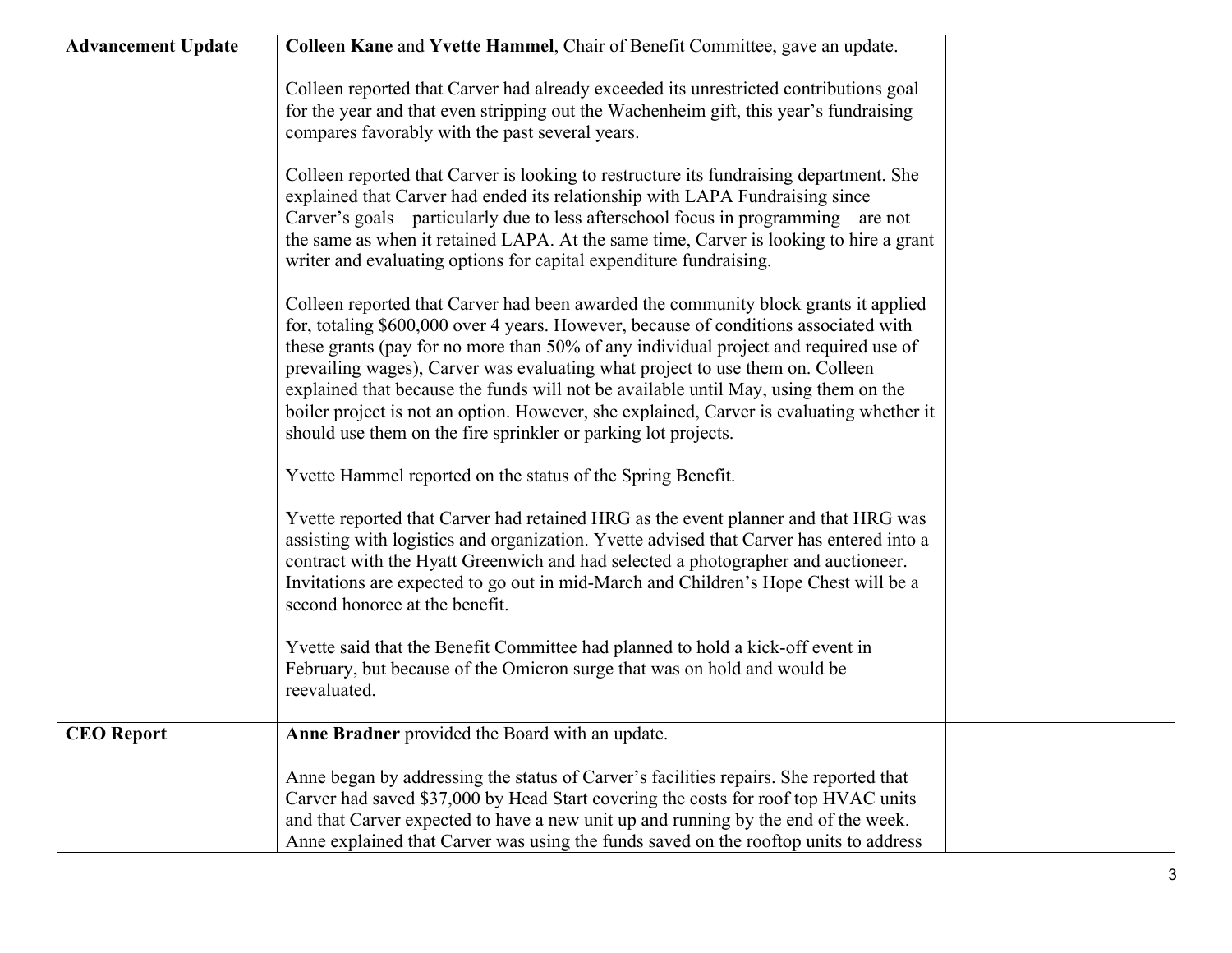| the first-floor roof drain, which repair should prevent further damage to the roof<br>(which would cost \$127,000 to replace). Anne advised that the next priority project is<br>addressing the fire alarm.                                                                                                                                                                                                                                                                                                                                                             |                                                                                                                   |
|-------------------------------------------------------------------------------------------------------------------------------------------------------------------------------------------------------------------------------------------------------------------------------------------------------------------------------------------------------------------------------------------------------------------------------------------------------------------------------------------------------------------------------------------------------------------------|-------------------------------------------------------------------------------------------------------------------|
| Anne reported that Carver had received a \$100,000 gift from a Board member for the<br>boiler replacements and that Carver hopes to raise another \$150,000 towards the<br>project and plans to self-fund the other \$450,000. Anne explained that she is working<br>with the Finance Committee to evaluate options.                                                                                                                                                                                                                                                    |                                                                                                                   |
| Anne reported that the first boiler is installed and that much of the piping for the<br>second boiler has been completed. Anne explained that it is anticipated that the<br>building can get through the rest of the winter with the single boiler installed but that<br>the system is designed for two boilers. Anne explained that Carver wants to put a<br>deposit down on the second boiler to avoid any potential supply chain issues and to<br>keep the project moving, and that she was seeking authorization to spend another<br>\$125,000 towards the project. | The motion to pass the<br>resolution authorizing                                                                  |
| Brendan Goodhouse, Secretary, introduced a proposed resolution, which would<br>authorize expending \$125,000 towards the next steps in the boiler and heating system<br>replacement project.                                                                                                                                                                                                                                                                                                                                                                            | Carver, through its<br><b>Executive Director and</b><br>staff, to make<br>expenditures up to<br>\$125,000 towards |
| The Board discussed the resolution. A motion for approval of the resolution was duly<br>made and seconded.                                                                                                                                                                                                                                                                                                                                                                                                                                                              | replacing the boiler and<br>heating system was<br>approved unanimously by                                         |
| Anne moved on to discuss Carver's institutional goals.                                                                                                                                                                                                                                                                                                                                                                                                                                                                                                                  | all Board members                                                                                                 |
| Anne explained that Carver continues to assess community needs. Anne reported that<br>there has been a significant demand for flood relief services, which Carver was<br>working to meet. She also reported that Carver's baby bank has been popular.                                                                                                                                                                                                                                                                                                                   | present.                                                                                                          |
| Anne reported that Carver had received an RFP from the school district to run a<br>summer program for grades K-8 for 3 schools, which it was evaluating.                                                                                                                                                                                                                                                                                                                                                                                                                |                                                                                                                   |
| As part of Carver's strategic planning and evaluation of staffing needs, Anne reported<br>that Carver had hired Daisy Garcia as a Carver Scholar Coach.                                                                                                                                                                                                                                                                                                                                                                                                                 |                                                                                                                   |